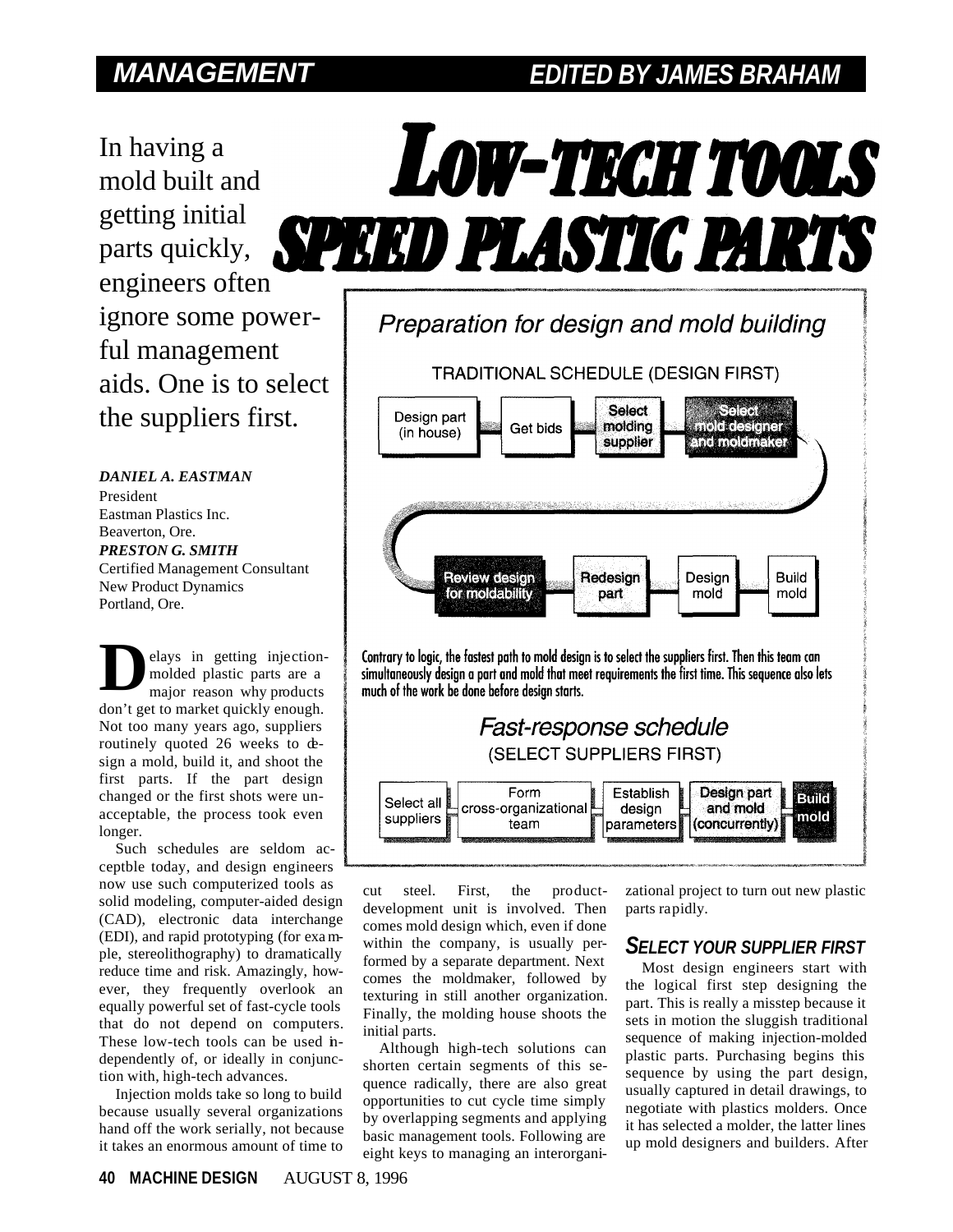this considerable delay, the suppliers look seriously at the part design, and usually suggest design changes to reduce cost and improve moldability. When they have redesigned the part and renegotiated the contract—mold design can finally start.

Contrary to logic, the fastest way to mold design is not to start with part design but rather to initially select the suppliers, including the molder, mold designer, and moldmaker. Then this team, after agreeing on the basic factors influencing the design, can simu ltaneously design a part and mold that meet requirements the first time. With close teamwork, mold building can be done largely concurrently, too.

Beyond the time saved by avoiding redesign and working concurrently, the supplier-first sequence is much faster because much of the work can be done before design starts. This is an example of keeping the work—in this case, the supplier authorization work—off the critical path by getting it done early.

You may have two questions about this "idealistic" approach: One, do companies with the usual purchasing controls really use this sequence? Yes, some prefer to operate in this more efficient and much faster way. Two, do many companies use this approach? No, actually few are doing it today be cause either the engineers believe part design should come first, or purchas-

ing takes false comfort in establishing a contract and price early, even though it winds up renegotiating without much leverage later, when the part must be redesigned to satisfy requirements.

In the design-first sequence, the initial contract estimate is really only a wild guess, because the final cost depends on many factors beyond what is defined on the part drawings. Many of these are trade-offs that require information from the other partners to obtain a viable, balanced solution. Such questions include:

- Should there be a prototype mold?
- What are realistic production levels?
- What class production mold is **e**quired?
- How many cavities are needed?
- Should space be left for additional cavities?
- Which uncertain portions of the part should be left with extra metal (or be metal-safe)?
- Where should gating be positioned?
- Where is venting needed?
- Will certain areas need extra cooling?
- Is mold-flow analysis needed?
- What molding machines will be used, and what are their bolt hole or clamping geometries?
- Where should cooling lines and connectors be located to be accessible on the mounted mold?

The change in sequence also revises



the criteria for selecting a supplier. Traditionally this is based on price and delivery date. However, until all the parties agree on just what the job is, time and price estimates are fiction. Thus, a new set of supplier selection criteria is needed, including:

- How well do you trust you partners? What is their reputation? How much have all of you worked together before?
- What is their experience with the type of part involved?
- How well can you communicate with them (distance and cultural differences make this harder)?
- Will they make time to talk with you?
- Do you all use the same CAD system?

## *BUILD A CROSS-ORGANIZATION TEAM*

All too often, even within an organization, a team is just a way to assign more tasks to individuals or to justify having more meetings. Our definition of a team is much more demanding and effective: A team is a group with a common goal and a working approach for reaching that goal; all members contribute (between meetings) to achieve the goal, and the output is a shared product. For example, plastic part design isn't the individual responsibility of the product engineer, but the joint output of the entire team, because all have contributed to it in essential ways and share responsibility for its success. Should the first shots reveal a design flaw, finger-pointing becomes meaningless.

Many companies strive to put such teams in place to carry out product development cross-functionally within their organizations, but few have applied the same principles to knitting together effective teams with customers and suppliers. Companies should go far beyond normal North American industrial practice, in which there is occasional communication between the product-development firm and the molding house, the tool design, or moldmaking shop. Instead, use a small group of actual players who get to know one another, develop mutual trust, and thus can make decisions quickly. Although this type of relationship can occur over a long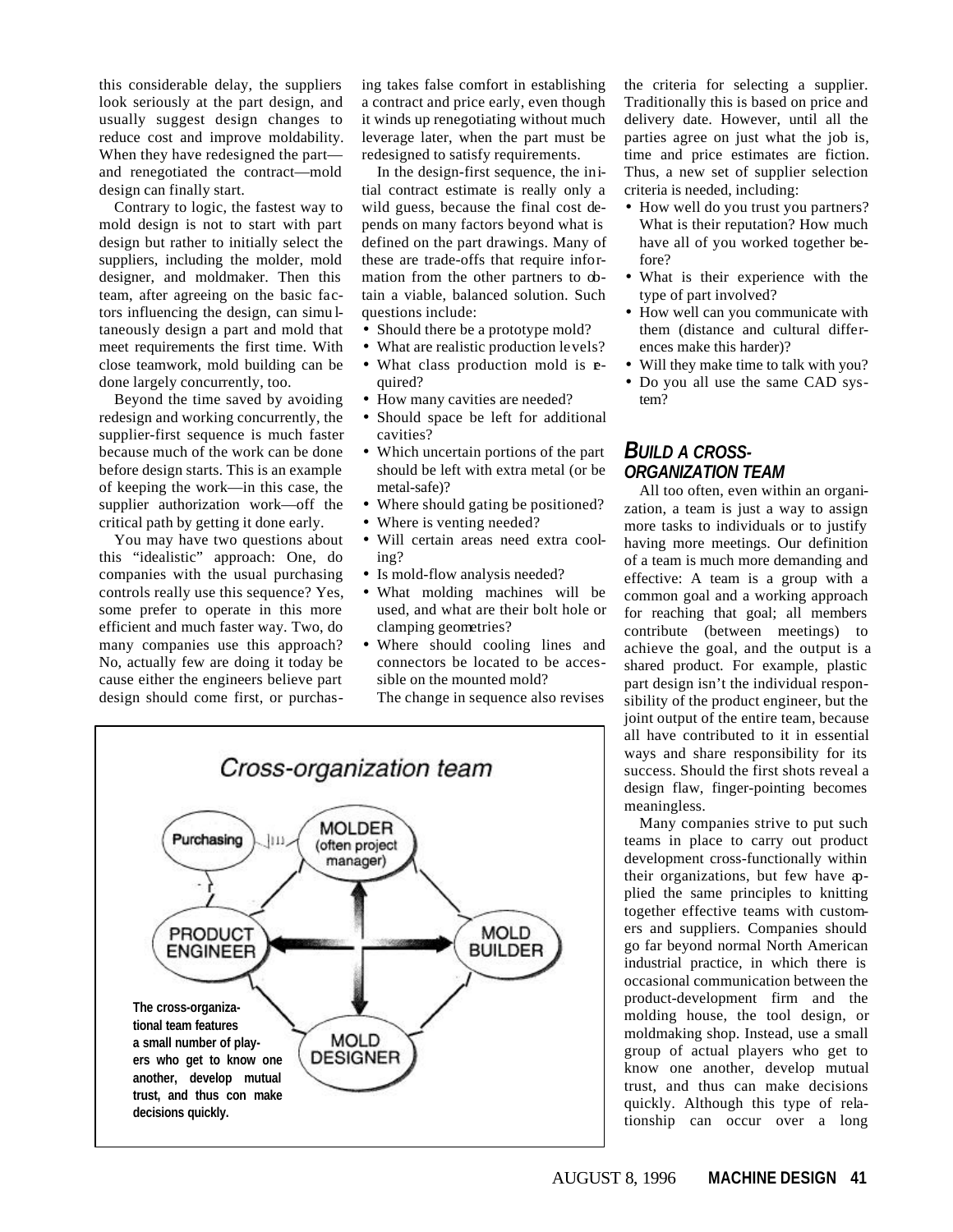distance, proximity to other participants is a great asset; think about this when selecting suppliers.

The cross-organization team must  $\infty$ tablish alternate means for conducting business. This includes methods for recording, approving, and transmitting part and mold-design changes, a system for billing labor charges equitably, and a common understanding of who needs to know about various types of changes. Often, modern technology facilitates these systems, and sometimes it can obstruct progress. For example, electronically transmitting design changes generally saves time. But in critical cases the rationale is more important than the change itself, so it is actually faster to take the time for a conversation than to just pass the file.

# *ESTABLISH LINES OF COMMUNICATION*

Excellent communication is the key to keeping projects moving ahead, and perhaps the most important job of the project manager is to make sure the lines of communication remain open.

The product engineer and mold designer should be in close contact on design trade-off issues, as should the mold designer and moldmaker on design-build issues. Even more important, the product engineer and mold-maker should be in direct contact with each other, because

the moldmaker will have unanticipated questions as he or she gets into the work. If the engineer isn't available to resolve these questions quickly, this job gets shunted to the side, and valuable time is wasted. The engineer can help build lines of communication by encouraging the moldmaker to call whenever a question arises, by showing interest in and respect for the skill that goes into mold making, and by giving positive feedback at the end of the project.

### *BUILD A SCHEDULE THAT INTEGRATES THE TASKS OF ALL PARTNERS*

It is far too slow to allow each partner to determine its own schedule, assuming that each organization obtains all the information it needs at the beginning of its task and hands off a completed job at the end. Real time savings come from working together to build a heavily overlapped schedule that allows each partner access to bits of input information as needed. This requires a completely different scheduling approach. Instead of asking, "When will your piece be done so I can start mine?," we must ask proactive questions:

• What is the least information I need to get started?

- Can I use an approach that **e**duces the necessary information?
- Can I make some assumptions that are accurate enough to begin work?
- What are the consequences of being wrong?

Clearly, you will need the whole team to construct an overlapped schedule; do this early so all players will start off operating at maximum speed.

The trick is not to think of the schedule in terms of organizationally separate steps, but as a group of overlapping tasks. For example, cavity blocks can be squared up when the initial mold layout is complete but before all part details are certain. If the part engineer, mold designer, and mold builder are communicating effectively, mold building can start well before detailed design is complete. In this fast-moving process, mold design becomes a living document that is modified and changed as the part design matures and the mold is being built.

Once you have your schedule, establish measurable milestones. These should occur regularly to alow tracking at uniform intervals. A product-development manager can become anxious waiting for progress on a moldmaking schedule that

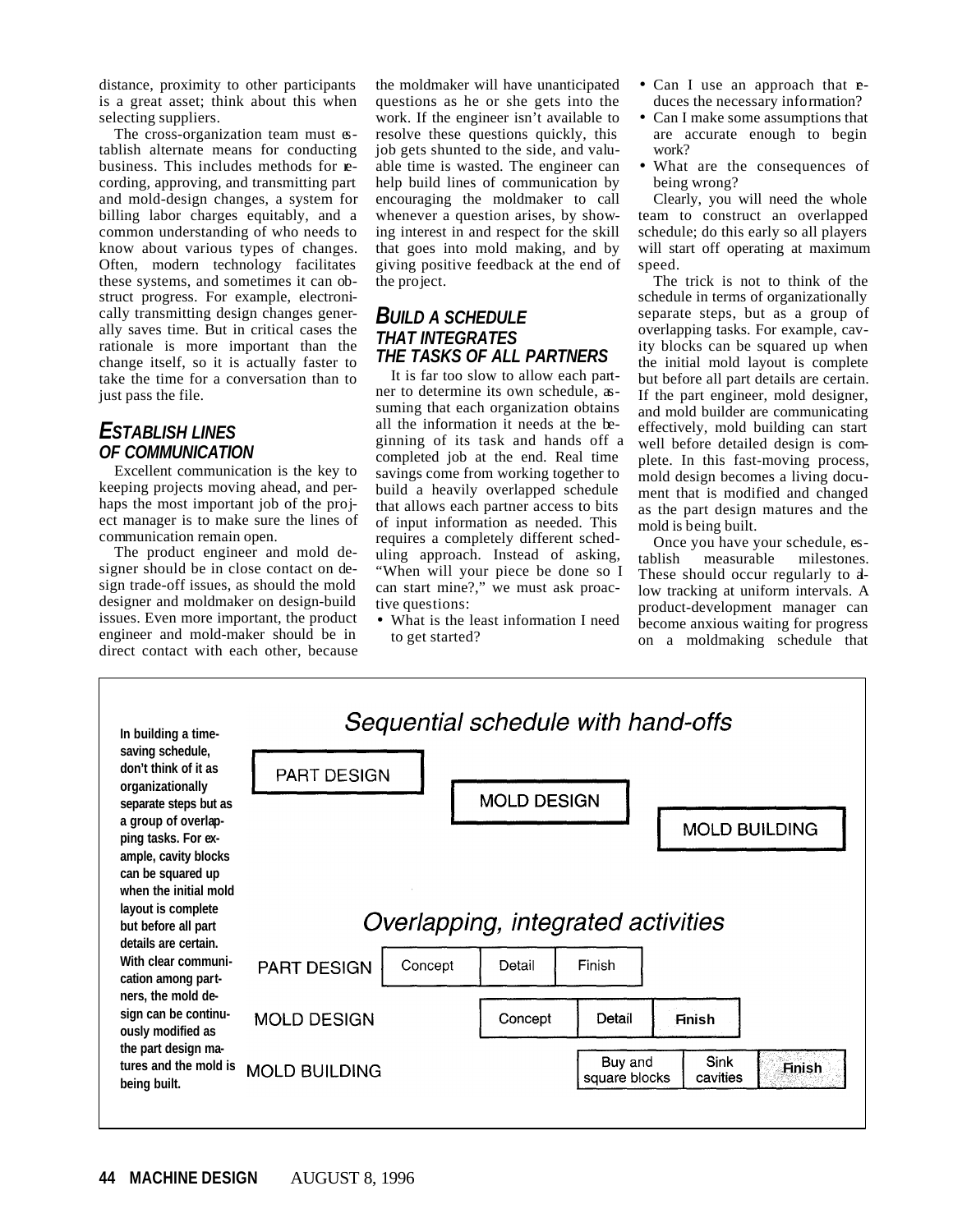# *HOW FAST-RESPONSE TEAMS DIFFER FROM TYPICAL SUPPLIER 'TEAMS'*

Only the design engineer can initiate Any member who sees the need can design changes.  $\frac{1}{2}$  initiate a change.

point of contact, such as a buyer or for example, between the part manager in each organization. engineer and moldmaker.

Only the point-of-contact's phone Every member has all other's number is known outside the numbers, including home, fax, and organization. pager.

Decisions are made by the customer Decisions are made jointly by the and transmitted to suppliers.  $\qquad$  affected members and transmitted to

### **Normal 'team' Fast-response team**

Communication flows through a There is worker-to-worker contact—

others to keep them informed.

has a "black hole" of several weeks in it. Above all, make sure all partners "buy in" to the schedule.

# *LINE UP RESOURCES EARLY*

Much of the time lost in these projects is spent waiting for critical resources to become available in other organizations. This is why it's important to line up suppliers willing to work as a team and commit resources.

Our solution is to identify and preschedule these resources. Your aggressiveness will determine how far you're willing to go with this option. For example, some companies find that moldmaker availability is critical to the schedule, so they preschedule the moldmaker, agreeing to start paying for this individual on a certain date, even if the design isn't ready.

Clearly, using such options is unwise unless you are comfortable with your schedule and have communicated your plans well. Too often it is easier for the project engineer to throw money at the project than to set up effective coordination with all the partners. These prescheduling options are not an alternative to building an effective team, because without teamwork, guaranteed payments are unlikely to yield the expected result.

Routinely arrange to schedule some mold-designer time in the planning stage to work out mold-architecture issues that will influence the rest of the project. For example, do you want to design the mold in separable modules to permit dividing the work among several moldmakers and compress this

activity? Some quality time spent by the mold designer thinking through such alternatives before the parts are even designed saves time later. Also, be sure to preschedule production time for test shots.

# *IDENTIFY AND MANAGE THE CRITICAL DETAILS*

Few product-design changes come as complete surprises to the perceptive product engineer. Certain areas of the part, such as interface surfaces and assembly snaps, are more likely to change as the design is fine-tuned for manufacturability. In addition, there may be specific features—such as particular radii, surface textures, or cosmetic details—under discussion between engineering and marketing. A shrewd engineer examines these areas, talks about them, and manages them.

The mold designer is often able to allow for easy changes by employing inserts in the mold, leaving extra space for modifications and the like. A moldmaker aware of the soft spots in the design can leave extra metal (be metalsafe), put off machining certain portions of the mold until later, or know to call the product engineer before taking certain steps.

For example, a product engineer at Sentrol Inc., a Tualatin, Ore., manufacturer of building security electronics, anticipated that a plastic housing part would need major changes when the product was upgraded with a new printed-circuit board. He discussed this issue with the cross-organization team, which suggested preparing for

this change by ordering spare core and cavity inserts machined to fit the mold frame but without the feature details sunk into them yet.

Often the product engineer assumes that some design decisions, which seem like tweaks, can be left until later. These may include selecting the specific resin, surface textures, or draft angles. Unfortunately, many of these "later" design choices are fundamental mold-design parameters that can create delays if changed later. For example, surface texture can affect draft-angle requirements, upsetting the whole design. Again, make sure these unresolved issues are known to all partners, so all are aware of the degree of uncertainty and the ramifications if they change.

# *USE ENGINEERING INSIGHT TO CUT TIME*

As the product engineer, there are several technical areas where you can take the lead. One is to keep the mold designer focused on a mold that can be fabricated quickly. For example, the mold might be made in pieces that can be worked on independently, so the mold-building house can put several moldmakers on the job or send portions out. At the same time, listen carefully to the mold designer's needs and be willing to adjust your part design quickly to meet them. Anticipate the need for outside resources, such as wire-EDM cutting, mold polishing, and mold texturing. A forgotten step can delay the project.

Since it is easier—and faster—to remove metal than to add it to a mold, think of creeping up to the proper dimension in uncertain areas by leaving extra metal. Better yet, resolve these uncertainties off of the critical path through modeling, testing, or analysis of the uncertain items.

Be sure your designs incorporate adequate draft angles from the beginning, because making room for draft later in a tight design can take considerable time.

Resolve as many problems early as possible by making liberal use of rapid prototyping. Mock-ups can be especially valuable in getting management